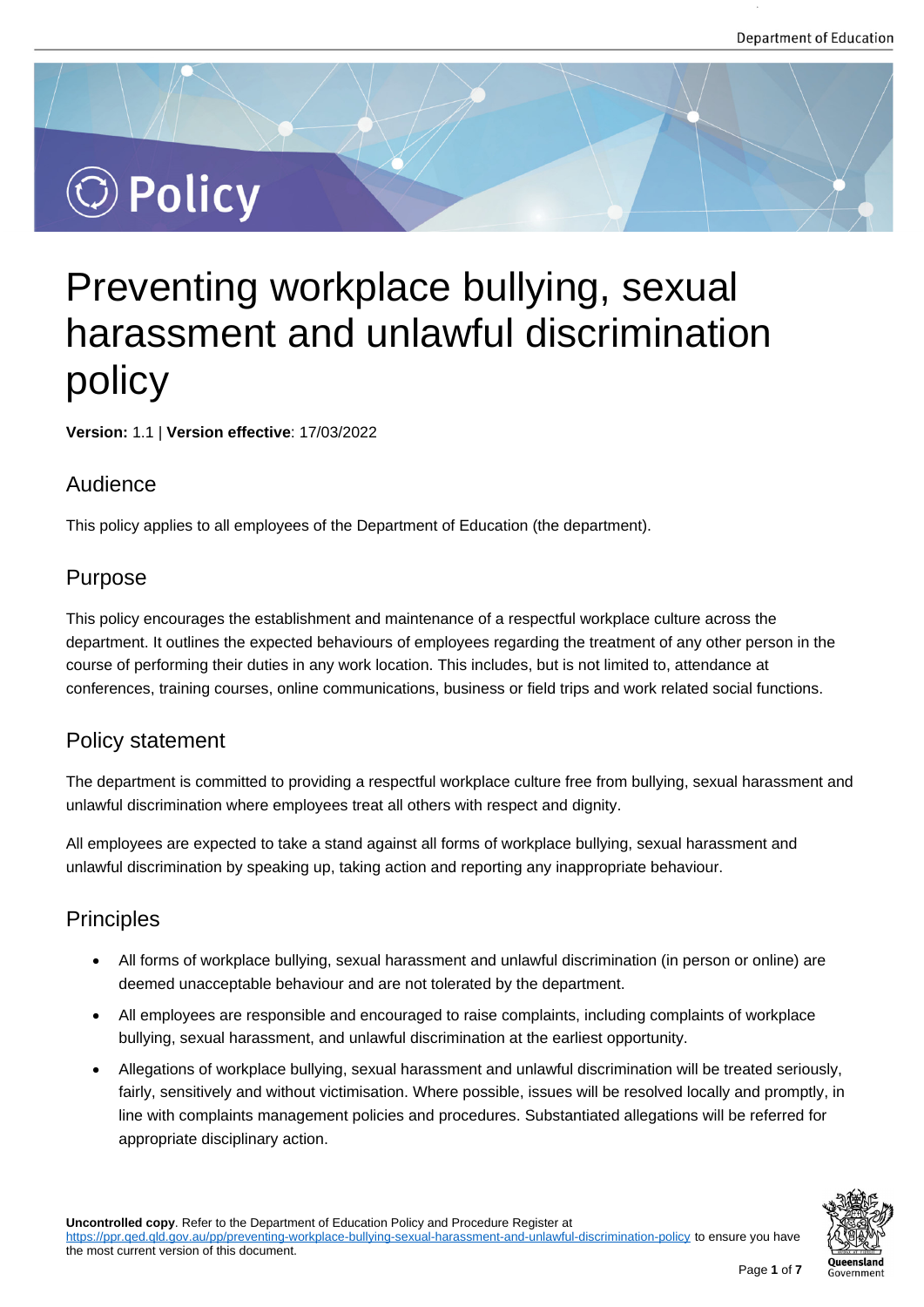- Bystanders who witness workplace bullying, sexual harassment and/or unlawful discrimination (in person or online) are encouraged to speak up and take appropriate action.
- Reasonable management action to address performance or conduct related issues is not considered workplace bullying, if it is carried out in a lawful, reasonable and impartial way, taking the particular circumstances of the matter into account.

# **Requirements**

#### **All employees**

- Model appropriate behaviour and treat others with dignity and respect and promote a positive, inclusive and constructive workplace culture.
- Raise complaints and concerns at the earliest opportunity in accordance with the Individual employee grievances procedure.
- Comply with the Code of Conduct for the Queensland Public Service and the department's Standard of Practice, all applicable departmental policies and relevant legislation.
- [Ensure any allegations](https://ppr.qed.qld.gov.au/pp/individual-employee-grievance-procedure) relating to inappropriate conduct are made in good faith, and are not vexatious or malicious or des[igned to impede legitimate management action.](https://www.forgov.qld.gov.au/code-conduct-queensland-public-service)
- [Coopera](https://qed.qld.gov.au/workingwithus/induction/workingforthedepartment/inductionandonboarding/Documents/code-of-conduct-standard-of-practice.pdf)te with all complaint management procedures.

#### **Additional requirements for managers, principals and supervisors**

- Display ethical leadership and high personal standards of behaviour consistent with the Code of Conduct for the Queensland Public Service and the department's Standard of Practice.
- Promote, educate and ensure employees are aware of the Code of Conduct for the Queensland Public Service and the department's Standard of Practice, and ensure compliance with legislat[ive obligations in](https://www.forgov.qld.gov.au/code-conduct-queensland-public-service)  [relation to workplace bullying, sexu](https://www.forgov.qld.gov.au/code-conduct-queensland-public-service)al hara[ssment and unlawful discrimination.](https://qed.qld.gov.au/workingwithus/induction/workingforthedepartment/inductionandonboarding/Documents/code-of-conduct-standard-of-practice.pdf)
- Provide leadership for the implementation of initiatives and ensure appropriate resources are available to employees for the promotion of a respectful and inclusive workplace culture.
- Monitor the workplace to ensure acceptable standards of conduct are observed.
- Take appropriate and timely action to address allegations of workplace bullying, sexual harassment and unlawful discrimination. This may include initiating local action to promote informal resolution, or referring the complaint immediately to the Intake and Assessment team (Safety and Integrity Unit)
- Where issues cannot be resolved informally, ensure complaints are reported to the appropriate unit or level for investigation and formal resolution.
- Ensure employees are aware of the confidential professional counselling services available to all employees, through the department's Employee Assistance provider.

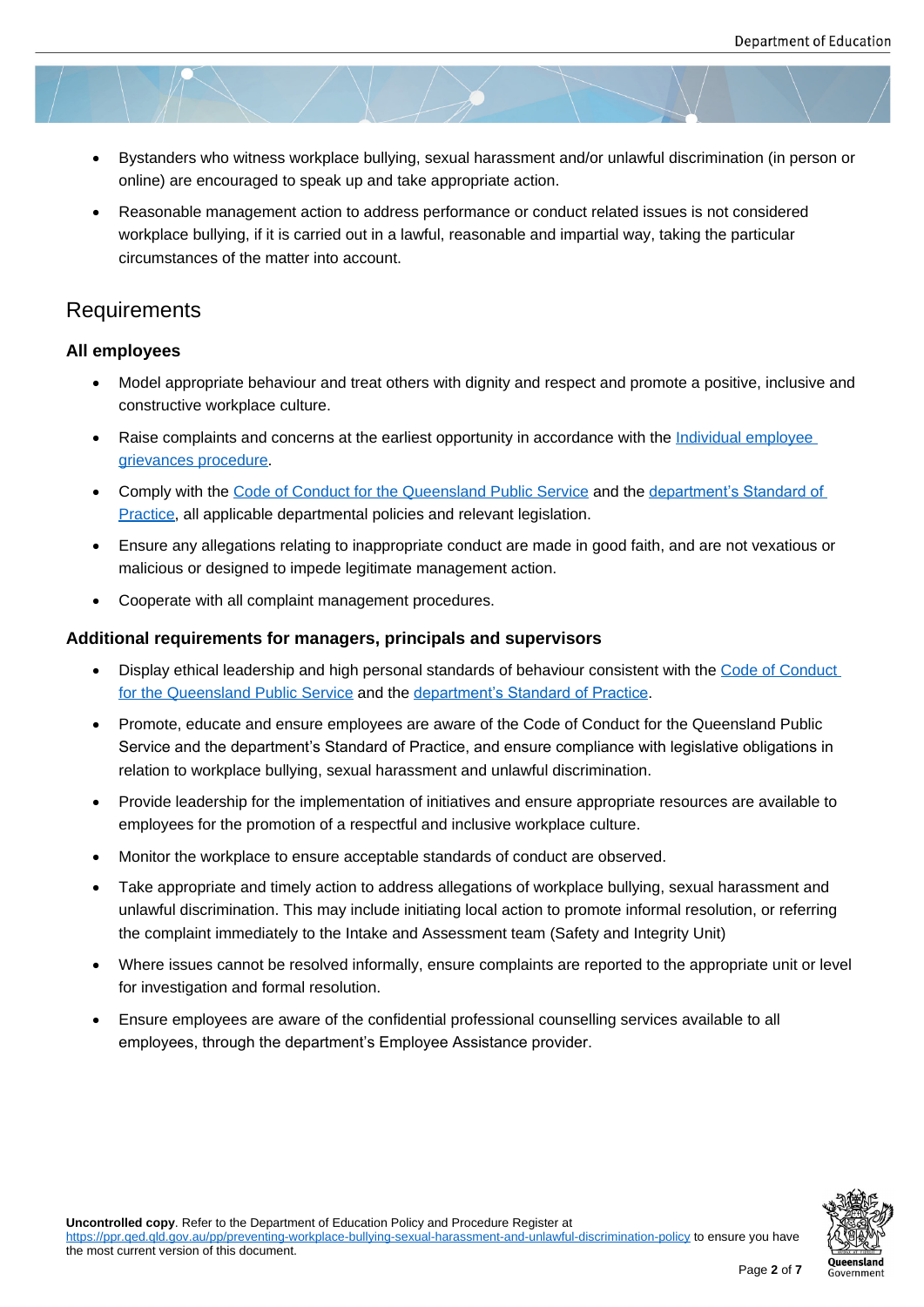# **Definitions**

| Term                            | <b>Definition</b>                                                                                                                                                                                                                                                                                                                                                                                                                                 |
|---------------------------------|---------------------------------------------------------------------------------------------------------------------------------------------------------------------------------------------------------------------------------------------------------------------------------------------------------------------------------------------------------------------------------------------------------------------------------------------------|
| <b>Bystander</b>                | A bystander is someone who sees or knows about bullying, harassment,<br>discrimination or victimisation that is happening or has happened to someone else.                                                                                                                                                                                                                                                                                        |
| Complaint                       | An allegation about an event or action that is perceived to be unfair, unreasonable or<br>unlawful.                                                                                                                                                                                                                                                                                                                                               |
| <b>Employee</b>                 | Any person employed by the department to work in a state educational facility or<br>corporate support role in a permanent, temporary or casual, or contractual capacity.                                                                                                                                                                                                                                                                          |
| <b>Protected attribute</b>      | The <b>Anti-Discrimination Act 1991 (QId)</b> prohibits discrimination on the basis of the<br>following attributes:<br>Sex<br>Relationship status<br>Pregnancy<br>Parental status<br><b>Breastfeeding</b><br>Age<br>Race<br>Impairment<br>Religious belief or religious activity                                                                                                                                                                  |
|                                 | Political belief or activity<br>Trade union activity<br>Lawful sexual activity<br>Gender identity<br>Sexuality<br>Family responsibilities.                                                                                                                                                                                                                                                                                                        |
| Reasonable<br>management action | Management action is considered reasonable if it is carried out in a lawful, reasonable<br>and impartial way, taking into account the particular circumstances of the matter.<br>Management action may include, but is not limited to:<br>setting reasonable and achievable performance goals, standards and<br>deadlines<br>performance appraisals including ongoing meetings to address<br>underperformance<br>investigating alleged misconduct |

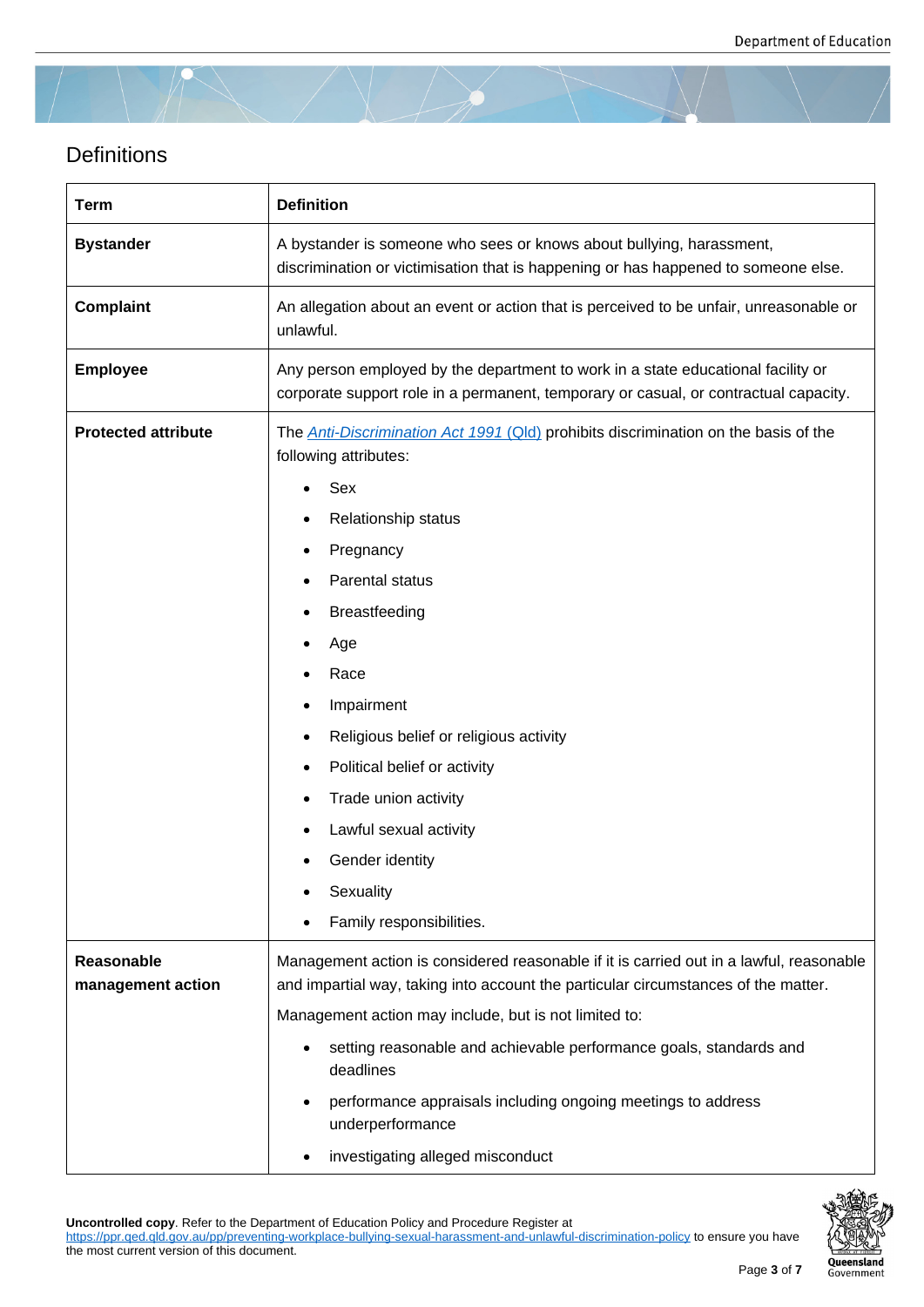| Term                           | <b>Definition</b>                                                                                                                                                                                                  |
|--------------------------------|--------------------------------------------------------------------------------------------------------------------------------------------------------------------------------------------------------------------|
|                                | disciplining, transferring, redeploying or retrenching a worker<br>٠                                                                                                                                               |
|                                | deciding not to permit an employee to return to work due to a medical<br>condition.                                                                                                                                |
| <b>Repeated behaviour</b>      | Refers to the persistent nature of the behaviour and can involve a range of<br>behaviours over time.                                                                                                               |
| <b>Sexual harassment</b>       | Includes unwelcome sexual advances, requests for sexual favours or other<br>unwelcome conduct of a sexual nature, which could reasonably be expected to make<br>a person feel offended, humiliated or intimidated. |
|                                | Examples of sexual harassment include, but are not limited to:                                                                                                                                                     |
|                                | sexually suggestive comments or jokes                                                                                                                                                                              |
|                                | intrusive questions about your private life or physical appearance                                                                                                                                                 |
|                                | inappropriate staring or leering                                                                                                                                                                                   |
|                                | unwelcome hugging, kissing, cornering or other types of inappropriate<br>physical contact                                                                                                                          |
|                                | sexually explicit text messages, images, phone calls or emails.                                                                                                                                                    |
| <b>Unlawful discrimination</b> | Occurs when a person is treated less favourably than another person, in the same or<br>not materially different circumstances, on the basis of a protected attribute.                                              |
|                                | Example: X refuses to employ Y (the less favourable treatment), because of Y's race<br>(the protected attribute).                                                                                                  |
|                                | There are two types of discrimination on the basis of a protected attribute:                                                                                                                                       |
|                                | Direct discrimination                                                                                                                                                                                              |
|                                | Indirect discrimination.                                                                                                                                                                                           |
| Unreasonable behaviour         | Behaviour that a reasonable person, having considered the circumstances, would see<br>as unreasonable, including behaviour that is victimising, humiliating, intimidating or<br>threatening.                       |
| Victimisation                  | Victimisation occurs when a detriment is done (or threatened to be done) to a person,<br>because the person or another person associated with, or related to, the first person:                                    |
|                                | refused to do something that would contravene the <b>Anti-Discrimination Act</b><br>٠<br>1991 (Qld); or                                                                                                            |
|                                | refused to do something that would constitute workplace bullying; or                                                                                                                                               |
|                                | has alleged (or intends to make an allegation) about a contravention of the<br>Anti-Discrimination Act 1991 (Qld); or                                                                                              |
|                                | has alleged (or intends to make an allegation) about workplace bullying; or                                                                                                                                        |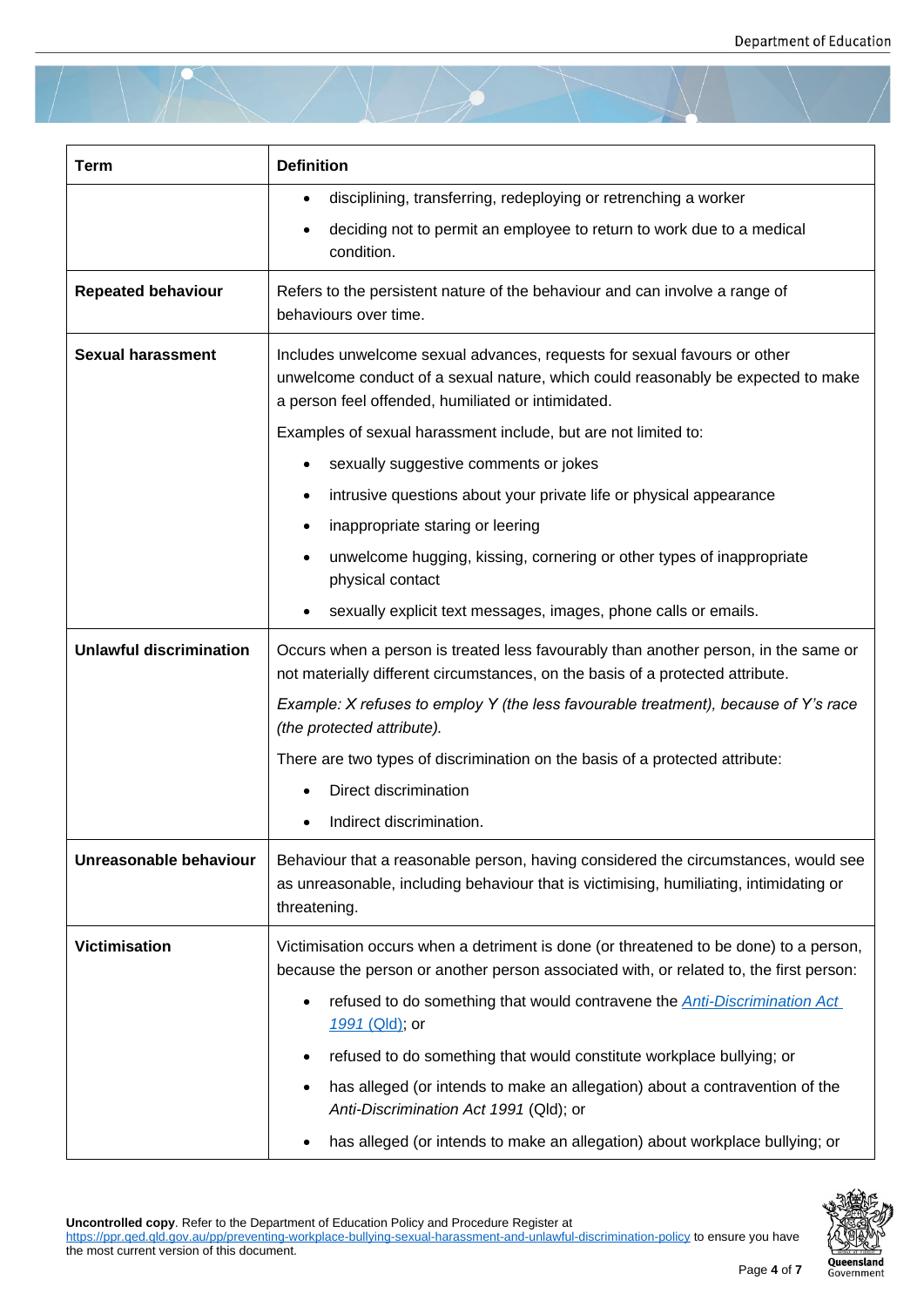| Term                      | <b>Definition</b>                                                                                                                                                                                                         |
|---------------------------|---------------------------------------------------------------------------------------------------------------------------------------------------------------------------------------------------------------------------|
|                           | is, has been, or intends to be involved in a proceeding under the Anti-<br>Discrimination Act 1991 (Qld); or                                                                                                              |
|                           | the bullying provisions in the <i>Industrial Relations Act 2016</i> (Qld).                                                                                                                                                |
| <b>Workplace bullying</b> | Repeated and unreasonable behaviour by an individual or group of individuals that is<br>directed towards a worker, or a group of workers, that creates a risk to health and<br>safety. This includes in person or online. |
|                           | Examples of workplace bullying, whether in person or online, intentional or<br>unintentional, that may be workplace bullying include, but are not limited to the<br>following:                                            |
|                           | abusive, insulting or offensive language or comments                                                                                                                                                                      |
|                           | aggressive and intimidating conduct                                                                                                                                                                                       |
|                           | belittling or humiliating comments                                                                                                                                                                                        |
|                           | using the internet or social media to harass, bully or intimidate a fellow<br>employee                                                                                                                                    |
|                           | practical jokes or initiation                                                                                                                                                                                             |
|                           | deliberately excluding someone from work-related activities<br>٠                                                                                                                                                          |
|                           | withholding information that is vital for effective work performance                                                                                                                                                      |
|                           | denying access to information, supervision, consultation or resources to the<br>detriment of the worker                                                                                                                   |
|                           | setting unreasonable deadlines or constantly changing deadlines                                                                                                                                                           |
|                           | setting tasks that are unreasonably below or beyond a person's skill level.                                                                                                                                               |
|                           | NOTE: Workplace bullying was previously referred to as workplace harassment in<br>Queensland, and is generally considered as the same type of unacceptable<br>behaviour.                                                  |

#### Legislation

- *Public Service Act 2008* (Qld)
- *Australian Human Rights Commission Act 1986* (Cwlth)
- *[Age Discrimination Act 2004](https://www.legislation.qld.gov.au/view/html/inforce/current/act-2008-038)* (Cwlth)
- *[Disability Discrimination Act 1992](https://www.legislation.gov.au/Series/C2004A03366)* (Cwlth)
- *[Industrial Relations Act 2016](https://www.legislation.gov.au/Series/C2004A01302)* [\(Qld\)](https://www.legislation.gov.au/Series/C2004A01302)
- *[Racial Discrimination Act 1975](https://www.legislation.gov.au/Series/C2004A04426)* ([Cwlth\)](https://www.legislation.gov.au/Series/C2004A04426)
- *[Sex Discrimination Act 1984](https://www.legislation.qld.gov.au/view/html/inforce/current/act-2016-063)* [\(Cwlth](https://www.legislation.qld.gov.au/view/html/inforce/current/act-2016-063))
- *[Anti-Discrimination Act 1991](https://www.legislation.gov.au/Series/C2004A00274)* ([Qld\)](https://www.legislation.gov.au/Series/C2004A00274)

**Uncontrolled copy**[. Refer to the Department of Educa](https://www.legislation.gov.au/Series/C2004A02868)tion Policy and Procedure Register at

https://ppr.qed.qld.gov.au/pp/preventing-wor[kplace-b](https://www.legislation.qld.gov.au/view/html/inforce/current/act-1991-085)ullying-sexual-harassment-and-unlawful-discrimination-policy to ensure you have the most [current version of this document.](https://www.legislation.qld.gov.au/view/html/inforce/current/act-1991-085)

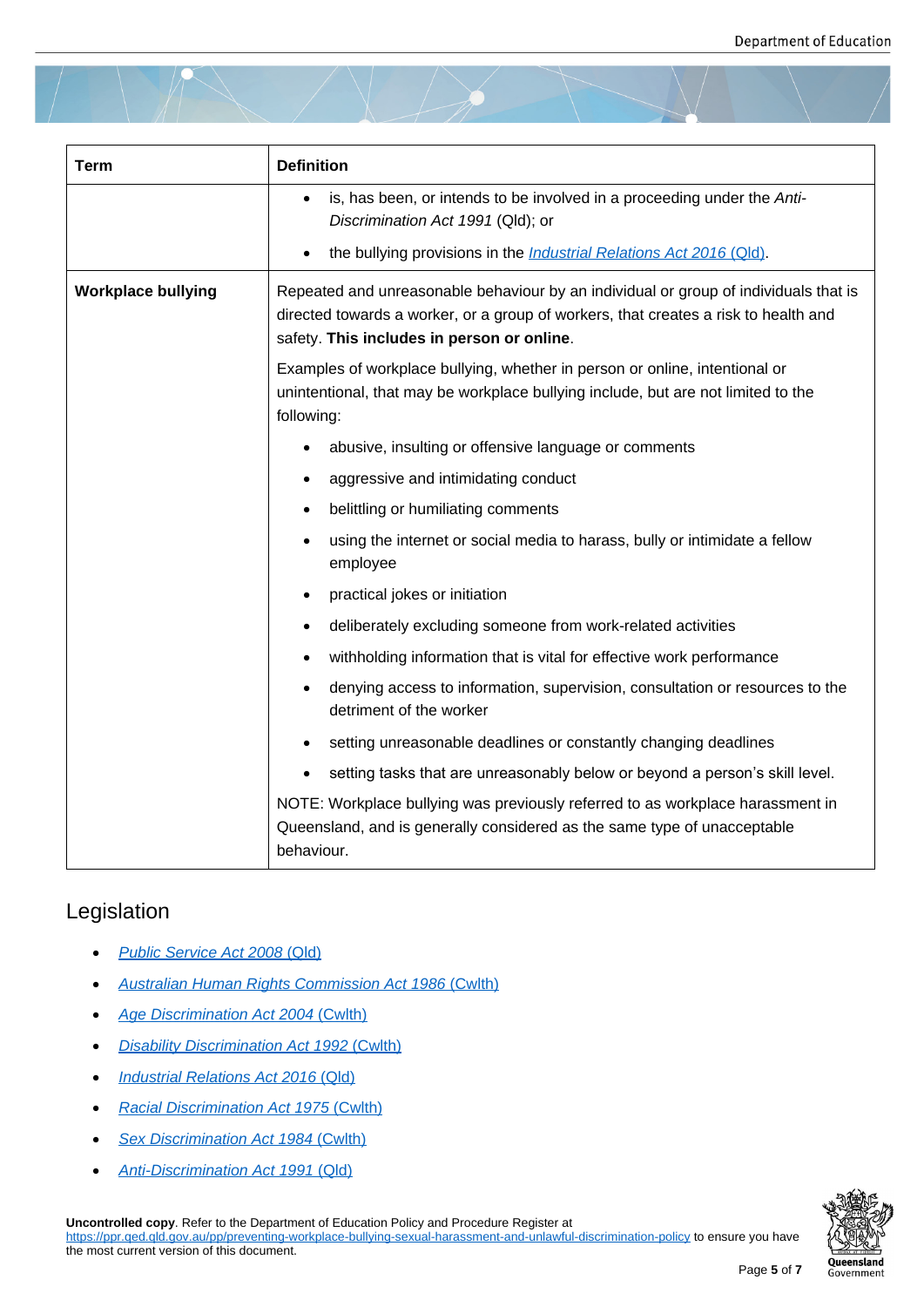*Work Health and Safety Act 2011* (Qld)

#### Delegations/Authorisations

• [HR Delegations Manual \(DoE employee](https://www.legislation.qld.gov.au/view/html/inforce/current/act-2011-018)s only)

# Policies and procedures in this group

[Nil](https://intranet.qed.qld.gov.au/Services/HumanResources/payrollhr/personaldetailspay/Pages/mydelegations.aspx)

# Supporting information for this policy

Nil

#### Other resources

- Code of Conduct for the Queensland Public Service
- Standard of Practice
- [Individual employee grievances policy](https://www.qld.gov.au/gov/code-conduct-queensland-public-service)
- [Supporting staff affec](https://qed.qld.gov.au/workingwithus/induction/workingforthedepartment/inductionandonboarding/Documents/code-of-conduct-standard-of-practice.pdf)ted by domestic and family violence policy a
- [Employee performance and developm](https://ppr.qed.qld.gov.au/pp/individual-employee-grievance-policy)ent policy
- **[Individual employee grievances procedure](https://intranet.qed.qld.gov.au/about/PrioritiesandInitiatives/Documents/domestic-family-violence-policy.docx)**
- [How to make a complaint](https://ppr.qed.qld.gov.au/pp/employee-performance-and-development-policy)
- [Bullying: what it is and isn't, and what you c](https://ppr.qed.qld.gov.au/pp/individual-employee-grievance-procedure)an do about it
- [What you can do to stop b](https://intranet.qed.qld.gov.au/Services/strategymanagement/integrity-employee-relations/Pages/Howtomakeacomplaint.aspx)ullies be a supportive bystander
- **[Bullying fact sheet \(Anti-Discrimination Commission Quee](https://www.worksafe.qld.gov.au/safety-and-prevention/mental-health/Psychosocial-hazards-and-factors/bullying)nsland)**

# **Cont[act](https://www.humanrights.gov.au/what-you-can-do-stop-bullies-be-supportive-bystander-violence-harassment-and-bullying-fact-sheet)**

For ge[neral advice about p](https://www.adcq.qld.gov.au/__data/assets/pdf_file/0003/6825/Bullying.pdf)reventing workplace bullying, sexual harassment and unlawful discrimination, contact:

Organisational Safety and Wellbeing Email: HSW@qed.qld.gov.au

For advice on lodging employee grievances, please contact: Emplo[yee Relations](mailto:HSW@qed.qld.gov.au) Email: EmployeeRelations.HUMANRES@qed.qld.gov.au Phone: (07) 3513 6512

# Revi[ew date](mailto:EmployeeRelations.HUMANRES@qed.qld.gov.au)

#### 8/06/2021

**Uncontrolled copy**. Refer to the Department of Education Policy and Procedure Register at https://ppr.qed.qld.gov.au/pp/preventing-workplace-bullying-sexual-harassment-and-unlawful-discrimination-policy to ensure you have the most current version of this document.